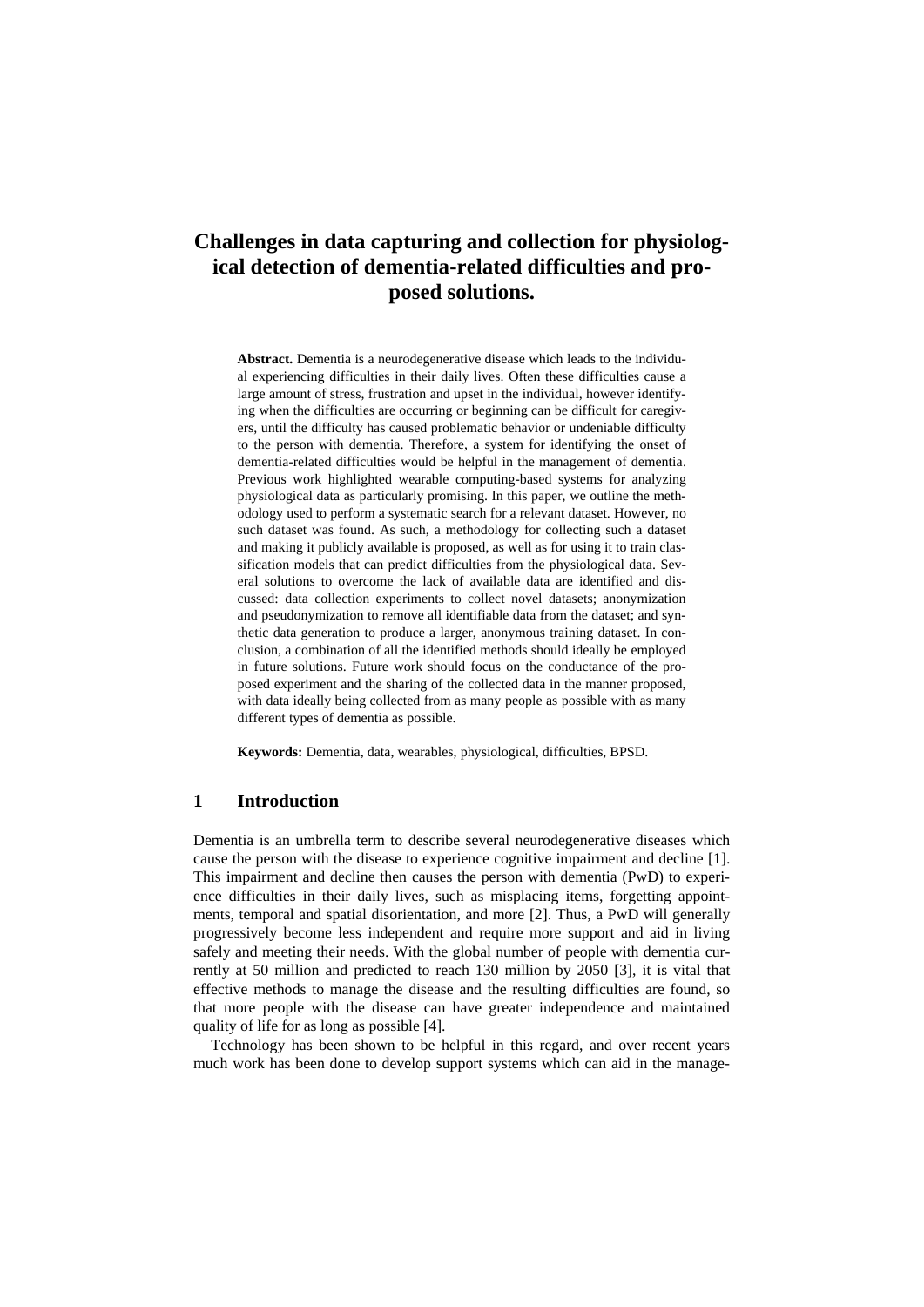ment of dementia and the related difficulties [5-11]. In previous work [12], we reviewed the use of wearable computing-based systems for identifying the occurrence of dementia-related difficulties from physiological data. Such systems were found to be able to provide accurate predictions and identifications of difficulties experienced by people with dementia from analysis of physiological data using machine learning. However, we found that no system exists that can predict and aid the management of a comprehensive range of dementia-related difficulties and current systems only predict or provide support for a small number of difficulties in a certain number of scenarios [12]. As such, further work is required to develop a system that can predict and identify a wide range of difficulties experienced by people with various types and stages of dementia. However, to create such a machine learning-based system data is vital, and no available physiological dataset could be found, containing the relevant physiological or behavioral data collected using wearable sensors, that could be used in the project to identify difficulties experienced by people with dementia.

This paper describes the methodology and results of a search for physiological data from people with dementia that was conducted, between June 2019 and December 2020. We also provide a methodology for collecting a physiological dataset from people experiencing dementia-related difficulties, which can be shared with other researchers while protecting the confidentiality of the participants, which would be a novelty as no physiological dataset is currently available in this domain. The rest of the paper is structured as follows. Section 2 provides an overview of the difficulties that a person with dementia may experience followed by a review of the methods used in previous literature to identify those difficulties from physiological data. Section 3 describes the search methodology used in the searches for physiological data that were conducted as part of the project, with the conclusion being that there are no publicly available datasets that meet the requirements of the project. Section 4 proposes a methodology for collecting a physiological dataset from people with dementia and making it available to other researchers. Finally, section 5 provides a conclusion and overview of areas for future work.

# **2 Background**

Much work has been conducted in recent years to develop systems which can identify dementia-related difficulties in a timely and accurate manner. Systems based on wearable computing can be used to collect physiological data to this end, in a passive, non-obstructive manner that is comfortable and convenient for the PwD. One such system for identifying dementia-related difficulties is the BESI system, in which a wrist-worn accelerometer, the Pebble smartwatch, is utilized to track movements of the subjects to detect agitated behaviors [5-7]. In the BESI study, the participant was asked to wear the smartwatch for 30 days, with subject and caregiver dyad numbers ranging from 3 to 10 in each paper and study iteration. Machine learning was then used on the data collected by the wearable to predict the occurrences of agitation. The researchers trained a number of models, such as support vector machines (SVM), adaptive boosting (AdaBoost), and an ensemble of decision trees by bagging (Tree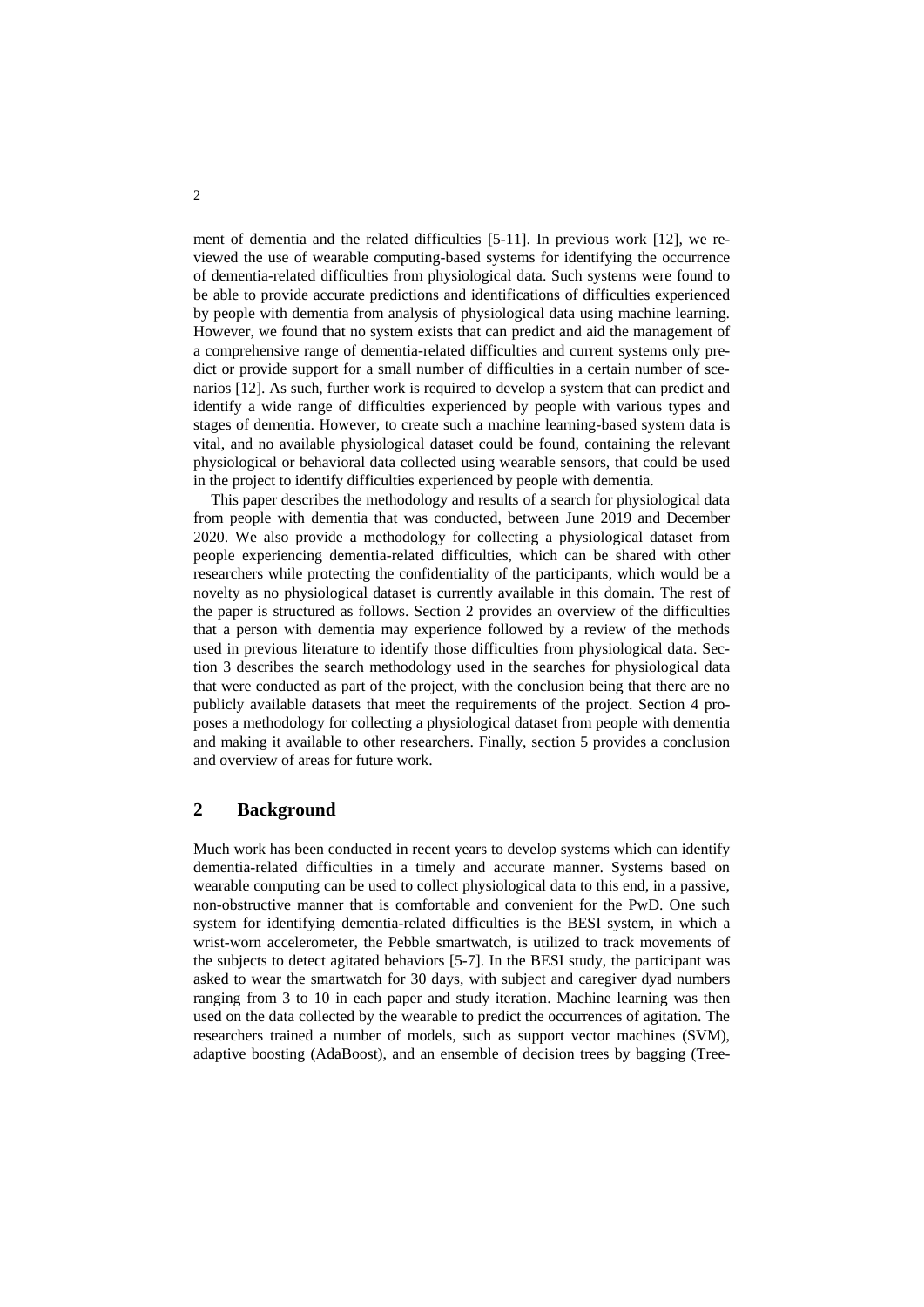Bagging), with the latter providing the most robust prediction of agitated behaviors from unknown data [7]. Though the available literature from the study does not specify the stage of dementia experienced by the participants, it is likely from the community-based setting in which they were tracked that they still lived somewhat independently, or at least in their own home, implying mild to moderate dementia. A wrist-worn device was also used by Melander et al. to collect data from people with dementia in institutionalized settings [11]. The researchers asked several participants to wear an Empatica E4, which tracked the electrodermal activity (EDA) of the participant, while a nurse was asked to record observations of dementia-related agitation and difficulties on a provided chart. The EDA data was then labelled using the observations and the researchers found a high correlation not only with the data recorded at the time the difficulty was observed but also 1 to 2 hours prior to the observation. Thus, EDA data could be used to predict the occurrence of a dementia-related difficulty up to 2 hours before it is observed.

Sefcik et al. focused their research on the later stages of dementia, using a chestworn ECG sensor to monitor the heart rate of people with advanced dementia who exhibit persistent vocalizations (PV) [13]. PV are described as uncontrolled or disruptive vocalizations with no specific communicative purpose. The participants are asked to wear the device for 2 hours at a time, while caregivers recorded instances of PV. The participants heart rates where then compared on days that they exhibited PV and those they did not, and it was found that heart rate had a strong correlation with PV exhibition, supporting the use of physiological data from wearable computing devices to predict dementia-related difficulties in the moderate to severe stages of dementia. Heart rate was also tracked by Nesbitt et al. in their study to identify and predict dementia-related agitation, in which they used an android smartwatch to track limb movement and heart rate with an accelerometer and PPG sensor, respectively [14]. They also utilized an android smartphone's microphone, worn in a pouch around the neck of the participant. The data collected by the smartwatch was found to correlate with many of the observed instance of agitation, indicating a high degree of accuracy, whereas the data collected from the microphone does not correlate with the agitation, and the researchers posit this is due to background noise making the recordings too noisy to be valuable.

In all of the above cases, regardless of the severity of the dementia or the setting in which the data was collected, the analysis of physiological data was vital to the identification and prediction of dementia-related difficulties. Indeed, a useful, relevant, and complete dataset is the most important and fundamental building block or element of any research in computing related fields of study [15-17]. As such, it is vital that any researchers aiming to develop a machine learning model or method for identifying or predicting the occurrences of dementia-related difficulties, have access to a physiological dataset collected from people with dementia who are experiencing dementiarelated difficulties.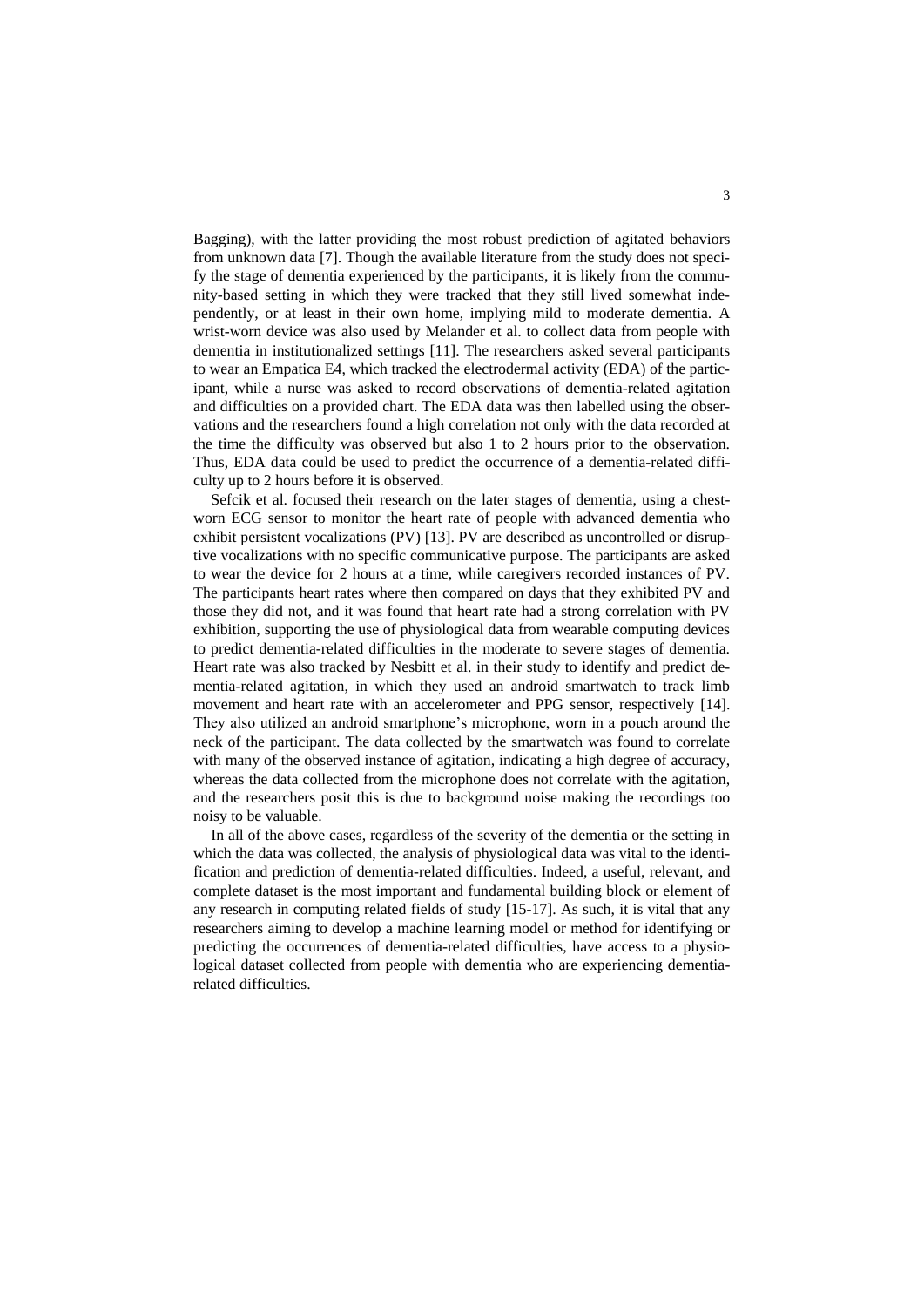### **3 Dataset search methodology**

A search for physiological datasets from people with dementia was conducted between June 2019 and December 2020. The online resources and repositories searched include: UK.gov; data.europa.eu; GitHub Awesome Data; NHS Digital; European Health Information Gateway; reddit.com/r/datasets/; apps.who.int/gho/data/; UK Data Service; Google Search; alzpossible.org; CDC Data sets; Global Open Data Index; LJMU Open Data; biogps.org; niagads.org; nimhgenetics; ondri.ca; Ontario Brain Institute (OBI); alzheimersresearchuk.org. The predefined search terms and keywords include: Dementia, Alzheimer's, movement, activity, action, daily life, instrumental, basic, playing, games, dancing, wearable, sensor, BPSD, smart device, watch, heart rate, actigraph, GSR, EDA, galvanic skin response, electrodermal activity, cognitive impairment, and MCI. The criteria that a dataset had to meet to be useful to the project were: the dataset must contain physiological data, specifically at least one of heart rate, EDA, or limb movement; the dataset must be collected from people with dementia; the datasets must be legally and ethically available and useable for analysis and use in the project.

Another method employed was contacting authors of papers published on similar projects or in similar domains where physiological data was collected from people with dementia [6, 11, 14, 18, 19]. An email template was designed by the researchers on this project, with the structure being as follows. The first paragraph introduced the researchers, research institution and the current project. The second paragraph discussed the papers or other works that had been read by the researchers to make us aware of the research of the authors being contacted. Naturally, this second section was changed on each occasion and email was sent, with only a general outline being set out in the template. Finally, the third section of the template contained a request for access to the datasets which we wished to gain access to. This section was also changed for each paper, with the name of the datasets and the data features and types we wished to access being different for each of the authors contacted.

The search began in June 2019 and was continued in the following months until December 2020, with at least one of the repositories being searched every month, and four large-scale searches of all the repositories being undertaken in June 2019, December 2019 - January 2020, and March 2020-April 2020 and November-December 2020. Each large-scale search lasted around a month, giving researchers enough time to fully vet and evaluate every returned dataset for usefulness and applicability to the project's requirements. In January 2020, following the second large-scale search, authors were contacted using the strategy outlined in the previous paragraph to identify and access relevant datasets from researchers in a similar domain to the project, as it had become clear there was likely to be no available relevant dataset on the listed repositories. No more emails were sent to authors after May 2020, as it was clear that funding and/or privacy concerns were a common barrier for all researchers to sharing their data. Furthermore, and more importantly, a new plan of work had to be devised for the project in reaction to the Covid-19 pandemic, which delayed work on the data search. The search ended in December 2020, as it was clear no relevant datasets were

4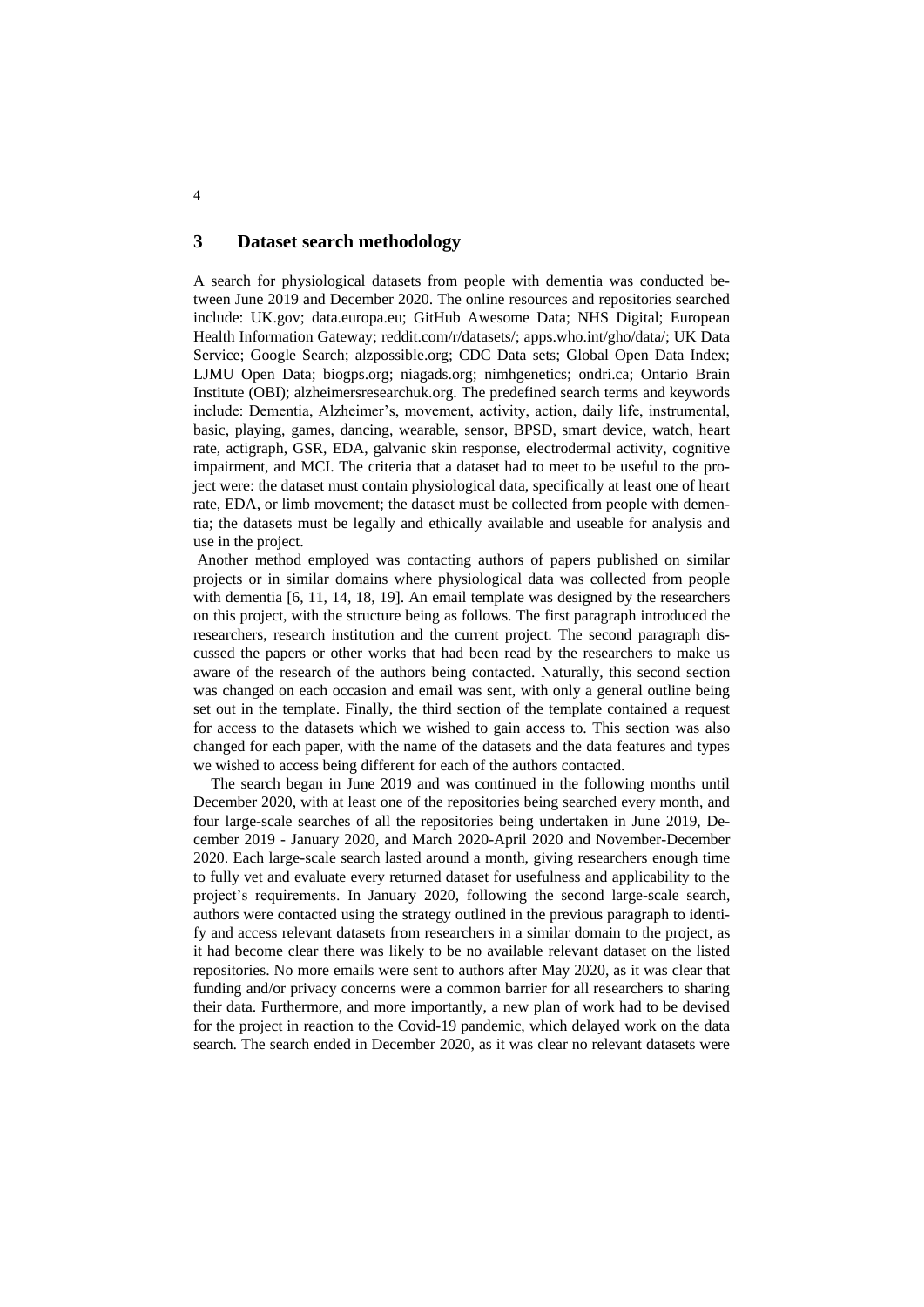available from the repositories or other researchers, and other avenues of work needed to be addressed.



**Figure 1. Workflow diagram of the data search methodology.**

### **4 Data search results**

No datasets that met the requirement criteria of the project were found during the dataset search outlined in the methodology. The reasons for this are most likely related to the vulnerability of the individuals with dementia from whom the data was collected. People with dementia are classed as vulnerable adults due to their mental impairment [20], which can often make it more difficult to acquire ethical approval to conduct research which includes them as subjects [21]. Furthermore, physiological data collection from people with dementia using wearables can be difficult as the cognitive impairment can lead to problems in collecting the data, especially in the severe stages but also often in mild to moderate dementia [22]. This could be because the subject removes the device either due to discomfort or because the device is unfamiliar to them [8], or because the subject forgets to put a data collection device on [23, 24]. Moreover, caregivers of people with dementia are highly likely to experience stress and other adverse mental or physical burdens due to their caregiving responsibilities, especially in cases where the caregiver is informal i.e. a spouse, family member, or close friend [25-27]. This can also make data collection from people with dementia more difficult than with healthy or non-cognitively impaired subjects, as extra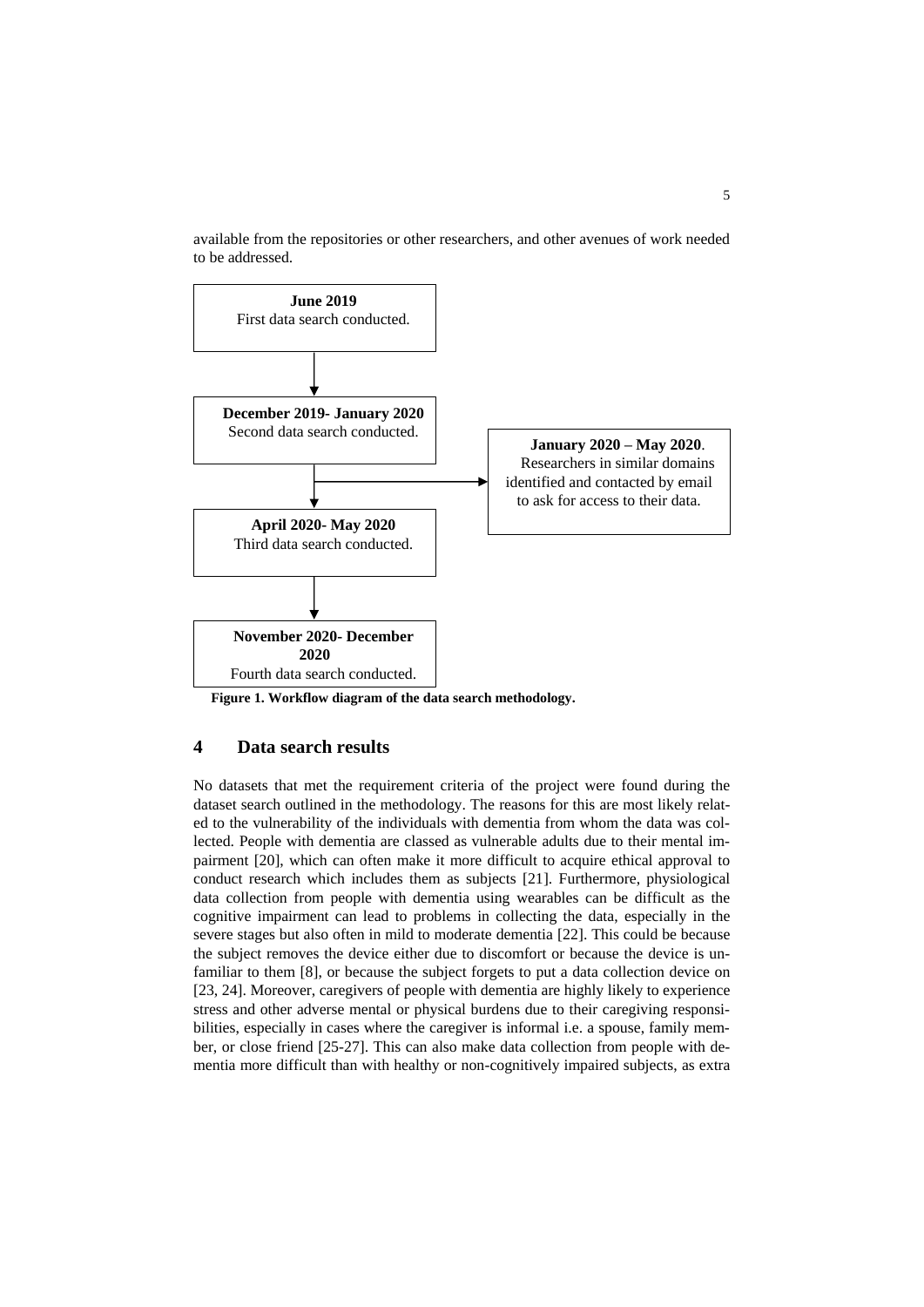care must be taken to ensure that any caregivers do not experience any undue burden on top of the burden already commonly experienced. Also, even where data has been collected, it is often difficult to share that data, as the vulnerable status of people with dementia means that their personal data is subject to even greater legal protections than that of an adult not classified as vulnerable [28].

Furthermore, no dataset that met the requirements was found to be or made to be available to the researchers on this project from other authors and researchers in similar domains. Of the researchers who replied, none were willing to share their datasets. There were 2 reasons expressed for not sharing data with the researchers on this project. One of those reasons was privacy or confidentiality concerns, with some researchers stating that the sharing of data from their study would violate the privacy legislation in their respective country or legal jurisdiction or would violate the terms of the agreements signed with participants. Another reason stated for not sharing data was that the sharing of the data would violate the terms of funding agreements, that had clauses which prevented the sharing of the data.

In conclusion, it was concluded that there were no physiological datasets collected from people with dementia experiencing difficulties that were publicly available for use or analysis in the project.

# **5 Discussion of solutions & proposed methodology**

The search for datasets described in the methodology section yielded no useful datasets, and it was concluded that there was no physiological dataset matching the criteria for the project available to be used. In this section, we propose a methodology for developing a prototype support system, including collecting a dataset that does meet the criteria of the project, and is shareable with other researchers in future, so that future research in this domain can be done more easily and cheaply.

#### **5.1 Data collection experiment**

The first step in the methodology is performing a data collection experiment in which people physiological data is collected from people with dementia [8]. As the prototype to be developed is targeted to individuals with mild to moderate dementia, the best recruitment channel is likely to be hospital outpatient services or memory clinics [29, 30], or community support groups tailored to individuals with mild to moderate dementia [5-7]. As such, an agreement will be signed with the local memory clinic, and they will identify potential participants from their patient for us based on our inclusion criteria, and we shall request this co-operation in writing. The clinic shall, with the permission of the potential participant, give the details of the potential participant to a qualified medical doctor, who will act as a gatekeeper and approach the potential participant [31]. The gatekeeper will provide the participants with the Participant Information Sheet and go through the protocol and what the study entails with the potential participant and their caregiver(s) and answer any questions that they may have [32]. The inclusion criteria for eligible participants are: a diagnosis of mild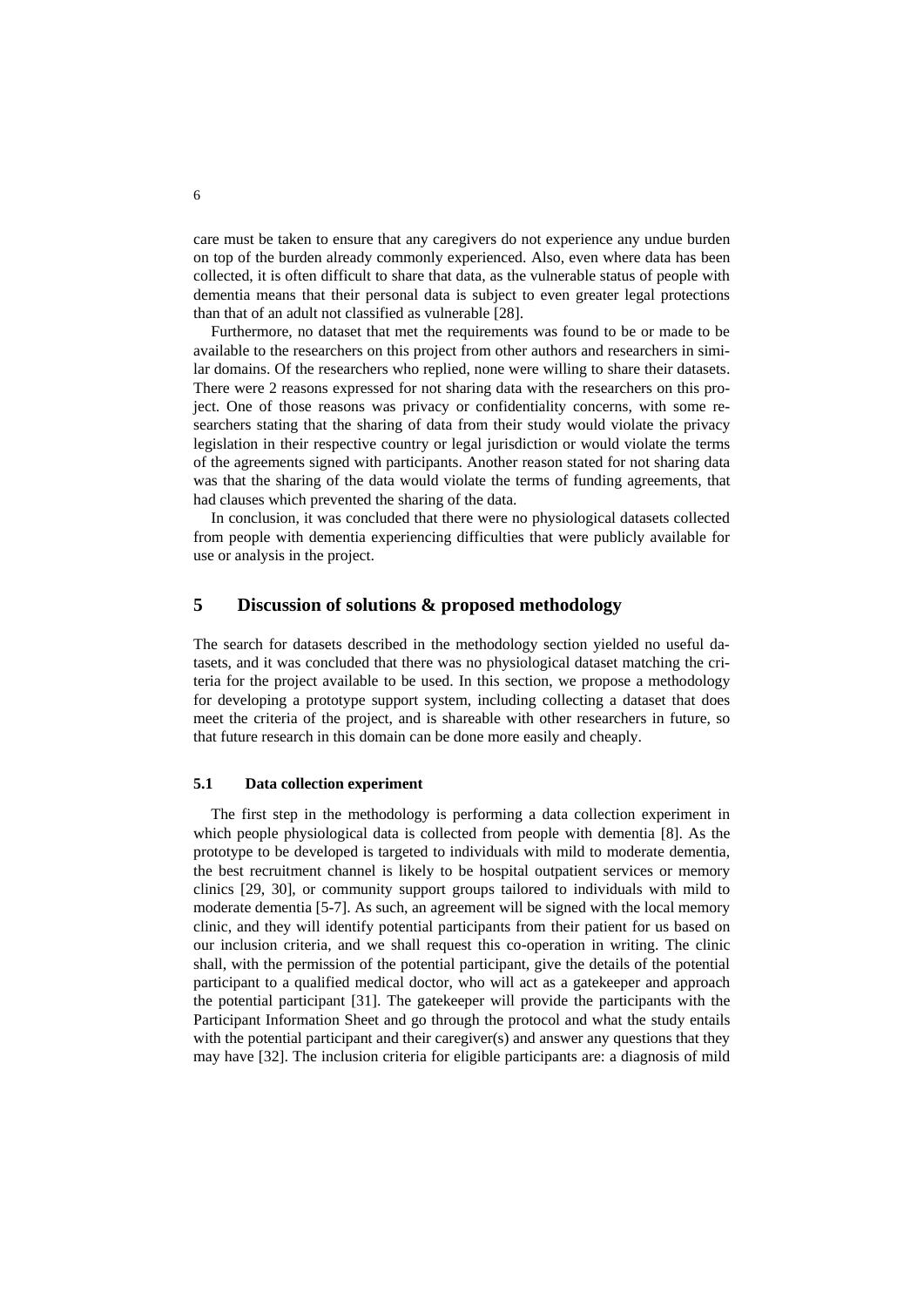to moderate dementia; living with a caregiver who can record instances of difficulties; have long-term access to a smartphone. The exclusion criterion is that the patient has other neurological disabilities or has significantly reduced ability to complete instrumental activities of daily living due to other non-dementia conditions. Informed and written consent shall be obtained from both the participant and their caregiver for both of their participations, however if the participant is incapable of consenting, their Next of Kin (NoK) or Power of Attorney (POA) will be asked to provide written and informed consent for them, with verbal assent being sought from the participant [11, 13, 14, 33-37]. All consenting and assenting parties will be informed they can withdraw from the study at any time without being required to give a reason or justification.

In previous work we identified the Empatica E4 as the most suitable device available for the proposed data collection experiment [12]. The devices and other items that are required to conduct the experiment are: Empatica E4; Empatica E4 Charger [8]; Smartphone and an Empatica E4 smartphone app; Observational Recording Sheets [11]; Instruction sheets for the participant and caregiver [38]. This instruction sheet will detail what each person should do, as well as providing contact details to the researchers so that they can ask any questions or issues. The participants will receive all the items required, bar the smartphone and app, by the gatekeeper. The gatekeeper will show the participant how the device is to be put on the dominant wrist and how to remove it and correctly charge it. The caregiver will also be shown how to fill in the observational recording sheets and be told when they will be required to do so. The app will be set-up on the smartphone and the phone, and the smartwatch shall be connected via Bluetooth [39].

The data collection will occur for between 2 and 4 weeks. The participant will be asked to wear the device 24 hours a day, except for when it must be removed for charging. The participant will be asked to wear the device 24 hours a day, except for when it must be removed for charging. While deployed on the participants wrist the device shall collect heart rate, electrodermal activity, movement, and skin temperature data from the participant [8]. The caregiver will be asked to record when the participant experiences difficulties, and to record what they were doing at the time and what the difficulty was. To help ensure that fewer potential difficulties are missed, the caregiver shall be sent an alert when the participants heart rate, electrodermal activity or movement is detected to be abnormal, for example if there is a rapid increase in the participants heart rate or is an abnormal amount of movement during the night-time. The caregiver will also be asked to record the activities that the participant has completed each day. This does not need to be 100% accurate and a rough estimation of times and overview of activities is acceptable. The physiological data shall be transferred to the smartphone and then on to the Empatica secure cloud storage service [8, 39]. The observational data recorded on paper shall be stored in the participants home and collected on each visit by the gatekeeper (which will happen once a week).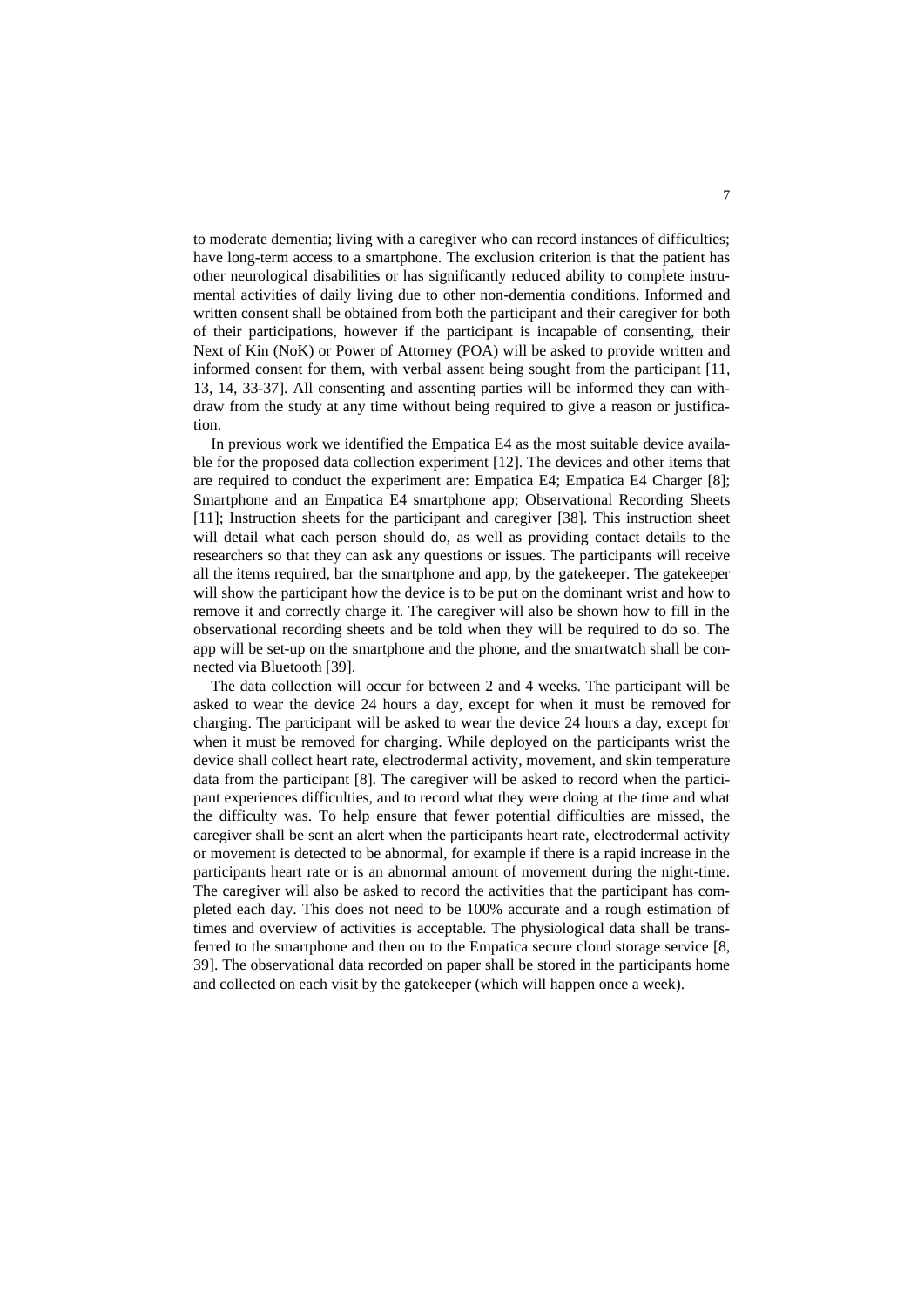#### **5.2 Anonymization & Pseudonymization**

The next stage of the proposed methodology will be to protect the participants' confidentiality and privacy through anonymization & pseudonymization of the dataset. Anonymization in this instance refers to methods that make the data in the datasets anonymous, so that there is no way to identify the individual participants from which the data was collected [40]. Pseudonymization is slightly different in that it is the replacement of the participants identity with a pseudonym, for example referring to the participants as participant 1, participant 2, and so on [41]. Both methods attempt to protect the identity, privacy, and confidentiality of the individual participants, which is vital to ensuring that any data can be shared and used safely and in line with privacy policies and legislation.

In the proposed methodology, the data will be pseudonymized, with each participant being allocated a number which will be associated with all their data. The only person who will be given access to personal information will be the gatekeeper, with the other members of the research team- who will have no face-to-face interaction with the participants- needing no such knowledge. As the already agreed gatekeeper is a doctor who already has access to the patient records of the potential participants, participant personal data will not be any less confidential than before the experiment. The data shall also be pseudonymized in any future publications of the data or which discuss the data, with the participants being referred to as participant 1, participant 2, etc.

### **5.3 Synthetic data**

Synthetic datasets are datasets that are not collected from participants or situations in the relevant domain, instead being generated synthetically to resemble data from the relevant domain [44]. Synthetic datasets are produced by training a machine learning model, or using one already trained, to identify the statistical and mathematical properties of a dataset and then create a dataset of randomized data that shares the same statistical properties of the original dataset [45].

The use of synthetic data in the domain of dementia-related difficulty identification from physiological data has two major advantages. Firstly, the synthetic dataset will be entirely free from confidentiality or privacy concerns as the data was not collected form people with dementia and is merely computer generated to resemble such data [46]. Furthermore, collection of data from people with dementia is difficult and time consuming, and in many instances, it may be difficult to acquire the number of recruited participant or data collection devices to collect a large dataset. This could potentially lead to overfitting of the results of data analysis to a few small dataset, therefore low generalizability of those results or trained models. Generation of synthetic data with a few small differences to the original to represent different scenarios may help to prevent this overfitting problem and increase the generalizability of the results and trained models [45]. As such, this method shall also be employed in the proposed methodology to increase the volume of data available to train the required machine learning model.

8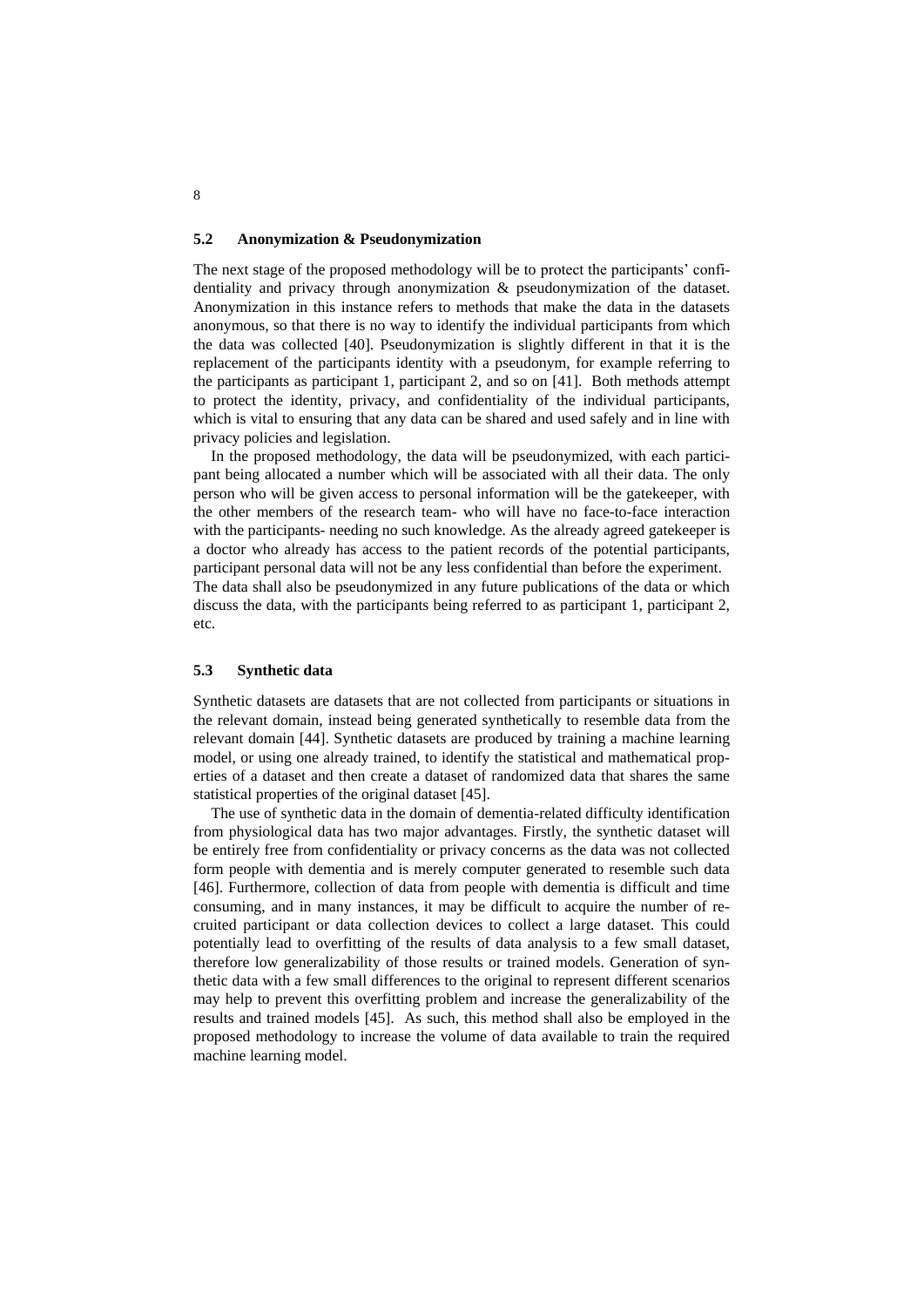#### **5.4 Model training & data sharing**

Once all the data is collected and labelled, and a synthetic dataset has been generated, it shall be used to train several classification models with the MATLAB software [47]. This will allow for the identification of the best model for identifying and predicting the difficulties from the physiological dataset. This model will then be used in the development of a prototype which can identify the difficulties and provide an automatic digital intervention.

Furthermore, the collected and generated data will be completely anonymous and pseudonymized, and consent will have been sought from the participants for any collected data to undergo secondary analysis, after it has been entirely de-identified. This means that the data can be published on the host institution's secure data repository [48], meaning other researchers in this domain can access the data on request. This would be novel for the domain, as no other dataset of this nature is currently publicly available to researchers in this domain.

## **6 Conclusion**

In conclusion, there is currently a lack of physiological datasets pertaining to dementia-related difficulties or from people with dementia, and this is impeding progress in the field of assistive technology for the management of dementia. Therefore, many people with dementia and their caregivers may miss out on the benefits of such a system due to increased time needed to research and develop them. It is thus vital that a relevant physiological dataset is collected, processed, and made available as soon as possible, so that further research can be done on this domain, and all the benefits of the proposed system can be realized by people with dementia and their caregiversincluding increased QoL and independence, and reduced burden for caregivers- within the near future.

Such an experiment should be conducted in a way that provides the highest possible levels of privacy and confidentiality for the participant, while also getting their express permission to share a processed version of their data in a manner that does not compromise their privacy. One solution to ensure this is the use of anonymization and pseudonymization, both of which remove all personal data from the physiological data, and thus makes the resulting dataset non-personal data, thus more ethical to share. Finally, synthetic data generation can be used to further protect participant privacy and confidentiality, and to generate larger training datasets with which to train machine learning models. As such the proposed methodology shall include: a data collection experiment to collect an initial physiological dataset; anonymization or pseudonymization to protect the identity and confidentiality of participants; and synthetic dataset generation to provide a larger training dataset for machine learning. Once the data is labelled and completely de-identified it will be used to train a variety of machine learning models and it will be shared via a secure data repository, becoming a novel, publicly available dataset.

Future work in this area should include the conducting of the proposed data collection experiment, in which physiological data should be collected from people with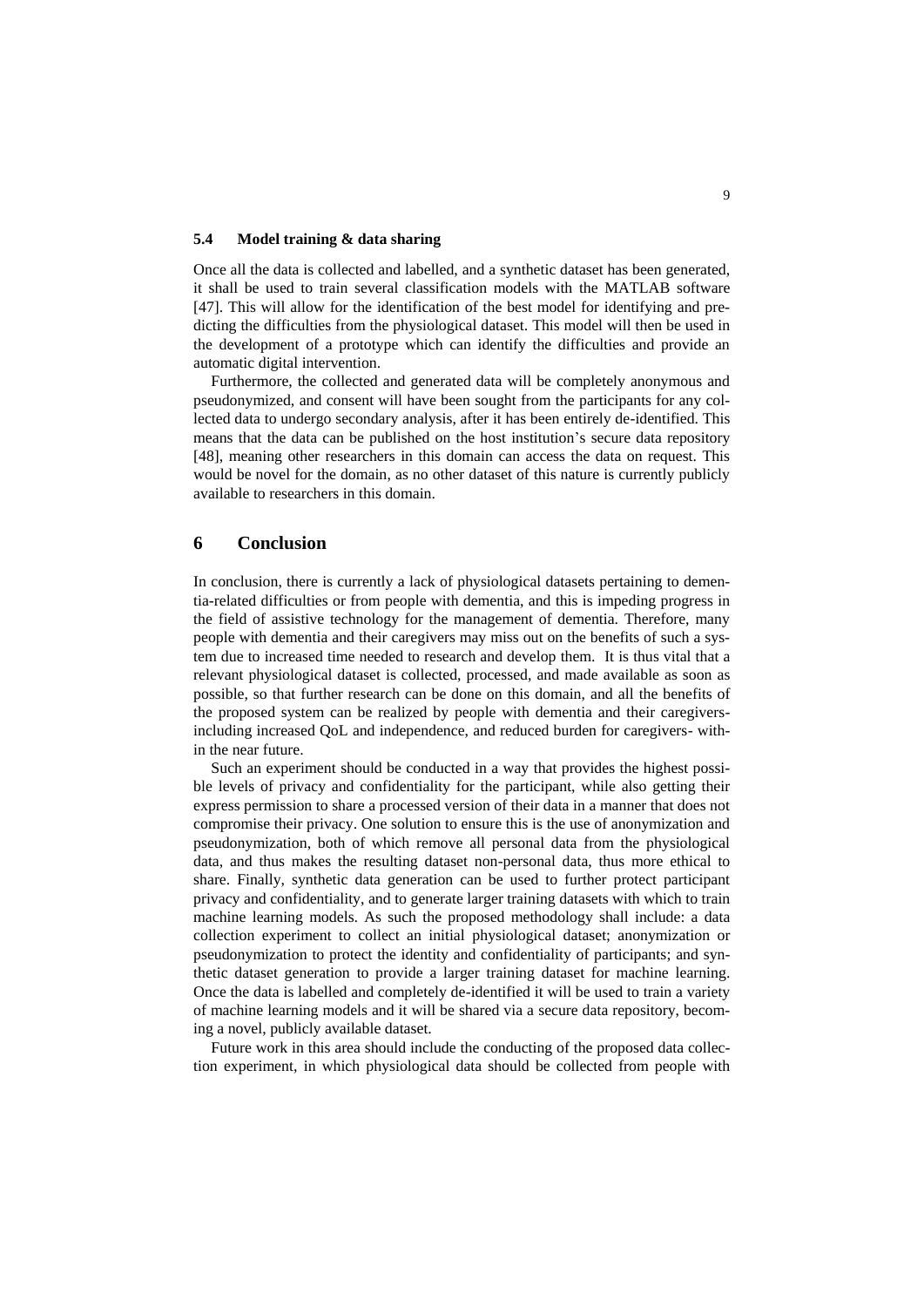dementia. It should be ensured that participants consent to the sharing and secondary analysis of the data collected from them, with that data sharing and secondary analysis being completing in a manner that protects participant confidentiality. Ideally, data should be collected from as many people with dementia, including people with different types and severity of dementia, as is possible, which will allow for greater generalizability of results from data analysis, as well as allowing research to be done on supporting individuals with every type and severity of dementia.

### **References**

- [1]L. Koumakis, C. Chatzaki, E. Kazantzaki, E. Maniadi, and M. Tsiknakis, "Dementia Care Frameworks and Assistive Technologies for Their Implementation: A Review," *IEEE reviews in biomedical engineering,* vol. 12, pp. 4-18, 2019.
- [2]K. Okabe *et al.*, "Effects of neuropsychiatric symptoms of dementia on reductions in activities of daily living in patients with Alzheimer's disease," *Geriatrics & gerontology international,* vol. 20, no. 6, pp. 584-588, 2020.
- [3]WHO. "Dementia." World Health Organisation. [https://www.who.int/news-room/fact](https://www.who.int/news-room/fact-sheets/detail/dementia)[sheets/detail/dementia](https://www.who.int/news-room/fact-sheets/detail/dementia) (accessed 5th May, 2020).
- [4]R. Howard *et al.*, "The effectiveness and cost-effectiveness of assistive technology and telecare for independent living in dementia: a randomised controlled trial," *Age and Ageing,* 2021.
- [5]R. Alam *et al.*, "Motion biomarkers for early detection of dementia-related agitation," in *Proceedings of the 1st Workshop on Digital Biomarkers*, 2017, pp. 15-20.
- [6]R. Alam, M. Anderson, A. Bankole, and J. Lach, "Inferring physical agitation in dementia using smartwatch and sequential behavior models," in *2018 IEEE EMBS International Conference on Biomedical & Health Informatics (BHI)*, 2018: IEEE, pp. 170-173.
- [7]R. Alam, A. Bankole, M. Anderson, and J. Lach, "Multiple-Instance Learning for Sparse Behavior Modeling from Wearables: Toward Dementia-Related Agitation Prediction," in *2019 41st Annual International Conference of the IEEE Engineering in Medicine and Biology Society (EMBC)*, 2019: IEEE, pp. 1330-1333.
- [8]F. Amato *et al.*, "CLONE: a Promising System for the Remote Monitoring of Alzheimer's Patients: An Experimentation with a Wearable Device in a Village for Alzheimer's Care," in *Proceedings of the 4th EAI International Conference on Smart Objects and Technologies for Social Good*, 2018, pp. 255-260.
- [9]B. Kikhia *et al.*, "Utilizing a wristband sensor to measure the stress level for people with dementia," *Sensors,* vol. 16, no. 12, p. 1989, 2016.
- [10] B. Kikhia *et al.*, "Utilizing ambient and wearable sensors to monitor sleep and stress for people with BPSD in nursing homes," *Journal of Ambient Intelligence and Humanized Computing,* vol. 9, no. 2, pp. 261-273, 2018.
- [11] C. Melander, J. Martinsson, and S. Gustafsson, "Measuring electrodermal activity to improve the identification of agitation in individuals with dementia," *Dementia and geriatric cognitive disorders extra,* vol. 7, no. 3, pp. 430-439, 2017.
- [12] M. Harper and F. Ghali, "A Systematic review of wearable devices for tracking physiological indicators of Dementia-related difficulties," presented at the Developments in E-Systems, Online, 2020.
- [13] J. S. Sefcik, M. Ersek, J. R. Libonati, S. C. Hartnett, N. A. Hodgson, and P. Z. Cacchione, "Heart rate of nursing home residents with advanced dementia and persistent vocalizations," *Health and Technology,* pp. 1-5, 2019.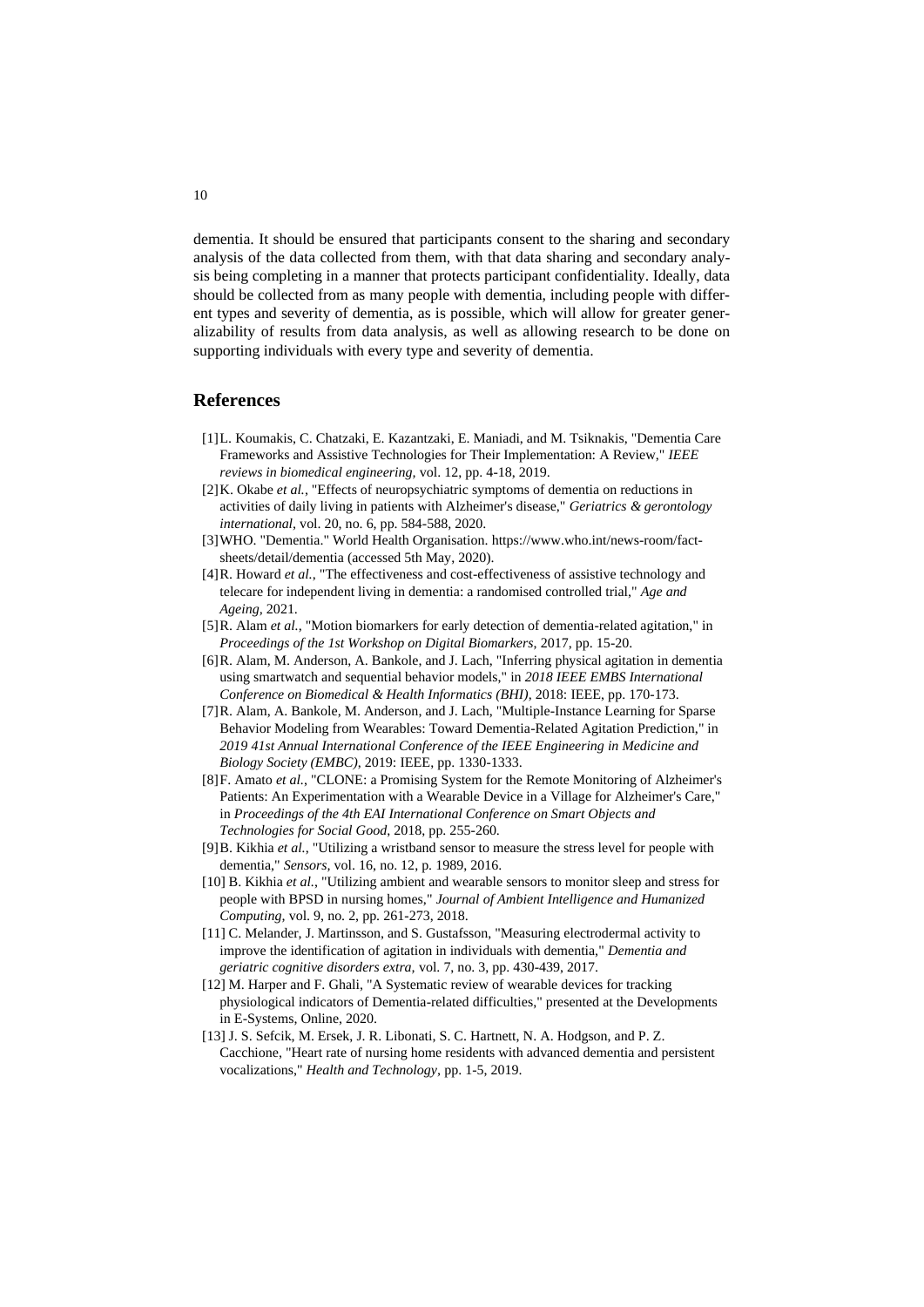- [14] C. Nesbitt, A. Gupta, S. Jain, K. Maly, and H. R. Okhravi, "Reliability of wearable sensors to detect agitation in patients with dementia: A pilot study," in *Proceedings of the 2018 10th International Conference on Bioinformatics and Biomedical Technology*, 2018, pp. 73-77.
- [15] T. Zhou, Z. Song, and K. Sundmacher, "Big data creates new opportunities for materials research: A review on methods and applications of machine learning for materials design," *Engineering,* vol. 5, no. 6, pp. 1017-1026, 2019.
- [16] N. Huck, "Large data sets and machine learning: Applications to statistical arbitrage," *European Journal of Operational Research,* vol. 278, no. 1, pp. 330-342, 2019.
- [17] I. Lee and Y. J. Shin, "Machine learning for enterprises: Applications, algorithm selection, and challenges," *Business Horizons,* vol. 63, no. 2, pp. 157-170, 2020.
- [18] C. Lai Kwan, Y. Mahdid, R. Motta Ochoa, K. Lee, M. Park, and S. Blain-Moraes, "Wearable Technology for Detecting Significant Moments in Individuals with Dementia," *BioMed research international,* vol. 2019, 2019.
- [19] L. Valembois, C. Oasi, S. Pariel, W. Jarzebowski, C. Lafuente-Lafuente, and J. Belmin, "Wrist actigraphy: a simple way to record motor activity in elderly patients with dementia and apathy or aberrant motor behavior," *The journal of nutrition, health & aging,* vol. 19, no. 7, pp. 759-764, 2015.
- [20] K. S. Thomas, W. Zhang, P. Y. Cornell, L. Smith, B. Kaskie, and P. C. Carder, "State variability in the prevalence and healthcare utilization of assisted living residents with dementia," *Journal of the American Geriatrics Society,* vol. 68, no. 7, pp. 1504-1511, 2020.
- [21] C. Benson, A. Friz, S. Mullen, L. Block, and A. Gilmore-Bykovskyi, "Ethical and Methodological Considerations for Evaluating Participant Views on Alzheimer's and Dementia Research," *Journal of Empirical Research on Human Research Ethics,* p. 1556264620974898, 2020.
- [22] M. Kaenampornpan, N. D. Khai, and K. Kawattikul, "Wearable Computing for Dementia Patients," in *International Conference on Computing and Information Technology*, 2020: Springer, pp. 21-30.
- [23] E. Grober, D. Wakefield, A. R. Ehrlich, P. Mabie, and R. B. Lipton, "Identifying memory impairment and early dementia in primary care," *Alzheimer's & Dementia: Diagnosis, Assessment & Disease Monitoring,* vol. 6, pp. 188-195, 2017.
- [24] L. McGarrigle, S. E. Howlett, H. Wong, J. Stanley, and K. Rockwood, "Characterizing the symptom of misplacing objects in people with dementia: findings from an online tracking tool," *International psychogeriatrics,* vol. 31, no. 11, pp. 1635-1641, 2019.
- [25] M. H. Connors, K. Seeher, A. Teixeira‐Pinto, M. Woodward, D. Ames, and H. Brodaty, "Dementia and caregiver burden: A three‐year longitudinal study," *International journal of geriatric psychiatry,* vol. 35, no. 2, pp. 250-258, 2020.
- [26] A. P. Allen *et al.*, "Informal caregiving for dementia patients: the contribution of patient characteristics and behaviours to caregiver burden," *Age and ageing,* vol. 49, no. 1, pp. 52- 56, 2020.
- [27] J.-A. Su and C.-C. Chang, "Association between family caregiver burden and affiliate stigma in the families of people with dementia," *International journal of environmental research and public health,* vol. 17, no. 8, p. 2772, 2020.
- [28] B. S. Husebo, H. L. Heintz, L. I. Berge, P. Owoyemi, A. T. Rahman, and I. V. Vahia, "Sensing technology to facilitate behavioral and psychological symptoms and to monitor treatment response in people with dementia. A Systematic Review," *Frontiers in pharmacology,* vol. 10, p. 1699, 2020.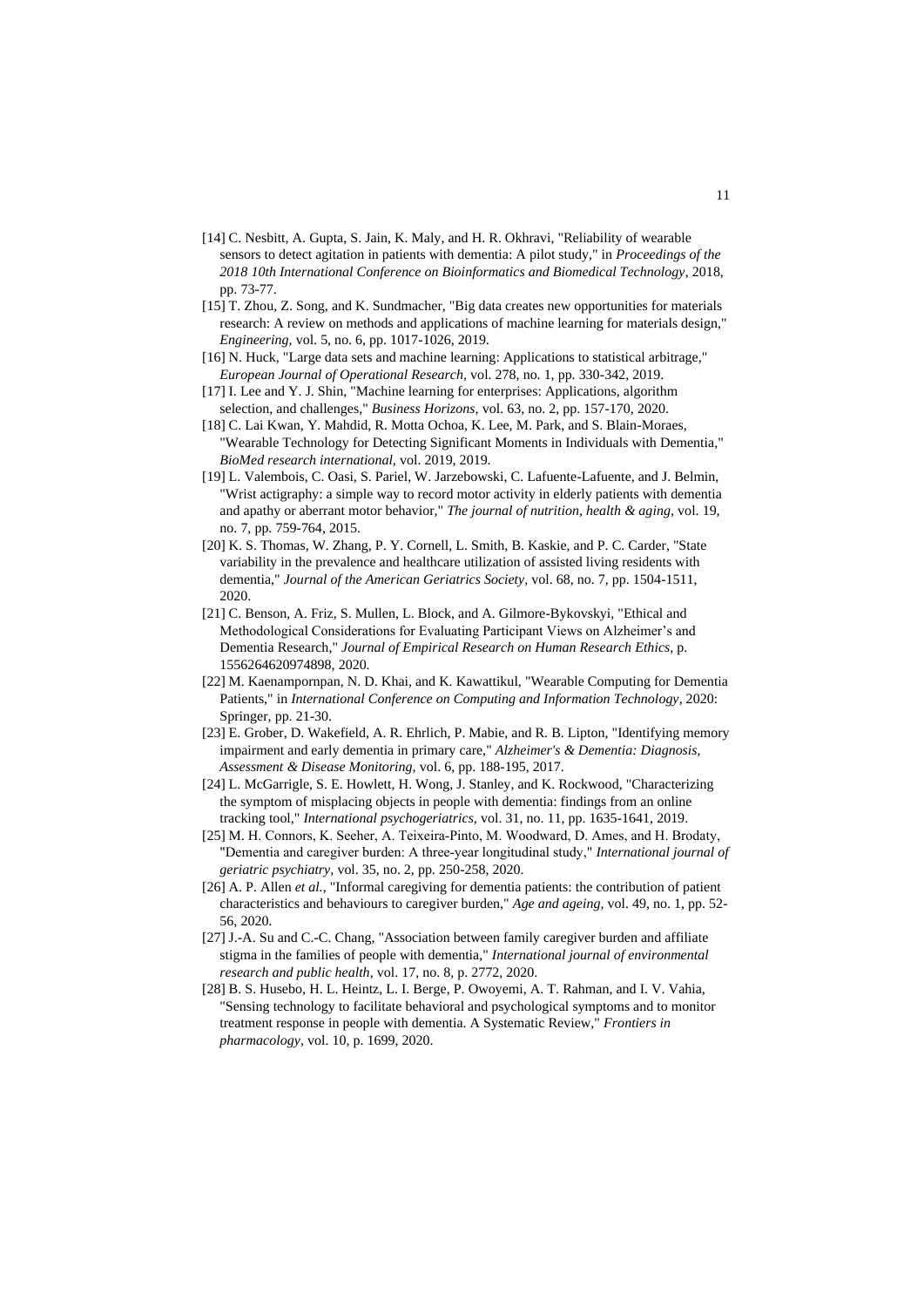- [29] A. Karakostas, I. Lazarou, G. Meditskos, T. G. Stavropoulos, I. Kompatsiaris, and M. Tsolaki, "Sensor-based in-home monitoring of people with dementia using remote web technologies," in *2015 International Conference on Interactive Mobile Communication Technologies and Learning (IMCL)*, 2015: IEEE, pp. 353-357.
- [30] NHS. "How to get a dementia diagnosis." NHS.uk.
- <https://www.nhs.uk/conditions/dementia/diagnosis/> (accessed April 19th, 2020).
- [31] R. Bartlett, R. Milne, and R. Croucher, "Strategies to improve recruitment of people with dementia to research studies," *Dementia,* vol. 18, no. 7-8, pp. 2494-2504, 2019.
- [32] J. Waite, F. Poland, and G. Charlesworth, "Facilitators and barriers to co-research by people with dementia and academic researchers: Findings from a qualitative study," *Health Expectations,* vol. 22, no. 4, pp. 761-771, 2019.
- [33] S. S. Khan *et al.*, "Agitation Detection in People Living with Dementia using Multimodal Sensors," in *2019 41st Annual International Conference of the IEEE Engineering in Medicine and Biology Society (EMBC)*, 2019: IEEE, pp. 3588-3591.
- [34] S. Spasojevic *et al.*, "A pilot study to detect agitation in people living with dementia using multi-modal sensors."
- [35] D. Goerss *et al.*, "Automated sensor-based detection of challenging behaviors in advanced stages of dementia in nursing homes," *Alzheimer's & Dementia,* 2019.
- [36] S. Teipel *et al.*, "Multidimensional assessment of challenging behaviors in advanced stages of dementia in nursing homes—The insideDEM framework," *Alzheimer's & Dementia: Diagnosis, Assessment & Disease Monitoring,* vol. 8, pp. 36-44, 2017.
- [37] N. Vuong, S. Chan, C. T. Lau, S. Chan, P. L. K. Yap, and A. Chen, "Preliminary results of using inertial sensors to detect dementia-related wandering patterns," in *2015 37th Annual International Conference of the IEEE Engineering in Medicine and Biology Society (EMBC)*, 2015: IEEE, pp. 3703-3706.
- [38] A. Page, K. Potter, R. Clifford, A. McLachlan, and C. Etherton-Beer, "Prescribing for Australians living with dementia: study protocol using the Delphi technique," *BMJ open,*  vol. 5, no. 8, p. e008048, 2015.
- [39] Empatica. "E4 Wristband." Empatica. [https://www.empatica.com/research/e4/?utm\\_source=Google&utm\\_medium=cpc&utm\\_ca](https://www.empatica.com/research/e4/?utm_source=Google&utm_medium=cpc&utm_campaign=conversion&gclid=Cj0KCQiAvc_xBRCYARIsAC5QT9l9EUAmaWXCRxEQ17aUYewwgoMkYIn-xFsuJld5R-Ib_6wGuhYqKToaAsomEALw_wcB) [mpaign=conversion&gclid=Cj0KCQiAvc\\_xBRCYARIsAC5QT9l9EUAmaWXCRxEQ17](https://www.empatica.com/research/e4/?utm_source=Google&utm_medium=cpc&utm_campaign=conversion&gclid=Cj0KCQiAvc_xBRCYARIsAC5QT9l9EUAmaWXCRxEQ17aUYewwgoMkYIn-xFsuJld5R-Ib_6wGuhYqKToaAsomEALw_wcB) [aUYewwgoMkYIn-xFsuJld5R-Ib\\_6wGuhYqKToaAsomEALw\\_wcB](https://www.empatica.com/research/e4/?utm_source=Google&utm_medium=cpc&utm_campaign=conversion&gclid=Cj0KCQiAvc_xBRCYARIsAC5QT9l9EUAmaWXCRxEQ17aUYewwgoMkYIn-xFsuJld5R-Ib_6wGuhYqKToaAsomEALw_wcB) (accessed 30th January, 2020).
- [40] S. Murthy, A. A. Bakar, F. A. Rahim, and R. Ramli, "A comparative study of data anonymization techniques," in *2019 IEEE 5th Intl Conference on Big Data Security on Cloud (BigDataSecurity), IEEE Intl Conference on High Performance and Smart Computing,(HPSC) and IEEE Intl Conference on Intelligent Data and Security (IDS)*, 2019: IEEE, pp. 306-309.
- [41] L. Bolognini and C. Bistolfi, "Pseudonymization and impacts of Big (personal/anonymous) Data processing in the transition from the Directive 95/46/EC to the new EU General Data Protection Regulation," *Computer Law & Security Review,* vol. 33, no. 2, pp. 171-181, 2017.
- [42] A. Deshpande, "Sypse: Privacy-first Data Management through Pseudonymization and Partitioning."
- [43] J. Menner, P. Lewandowska, and F. Zabel, "THE IMPACT OF DATA PRIVACY REGULATIONS ON DRUG UTILIZATION DATA SHARING FOR INNOVATIVE PRICING ARRANGEMENTS," in *Value in Health*, 2018, vol. 21: ELSEVIER SCIENCE INC STE 800, 230 PARK AVE, NEW YORK, NY 10169 USA, pp. S211-S211.